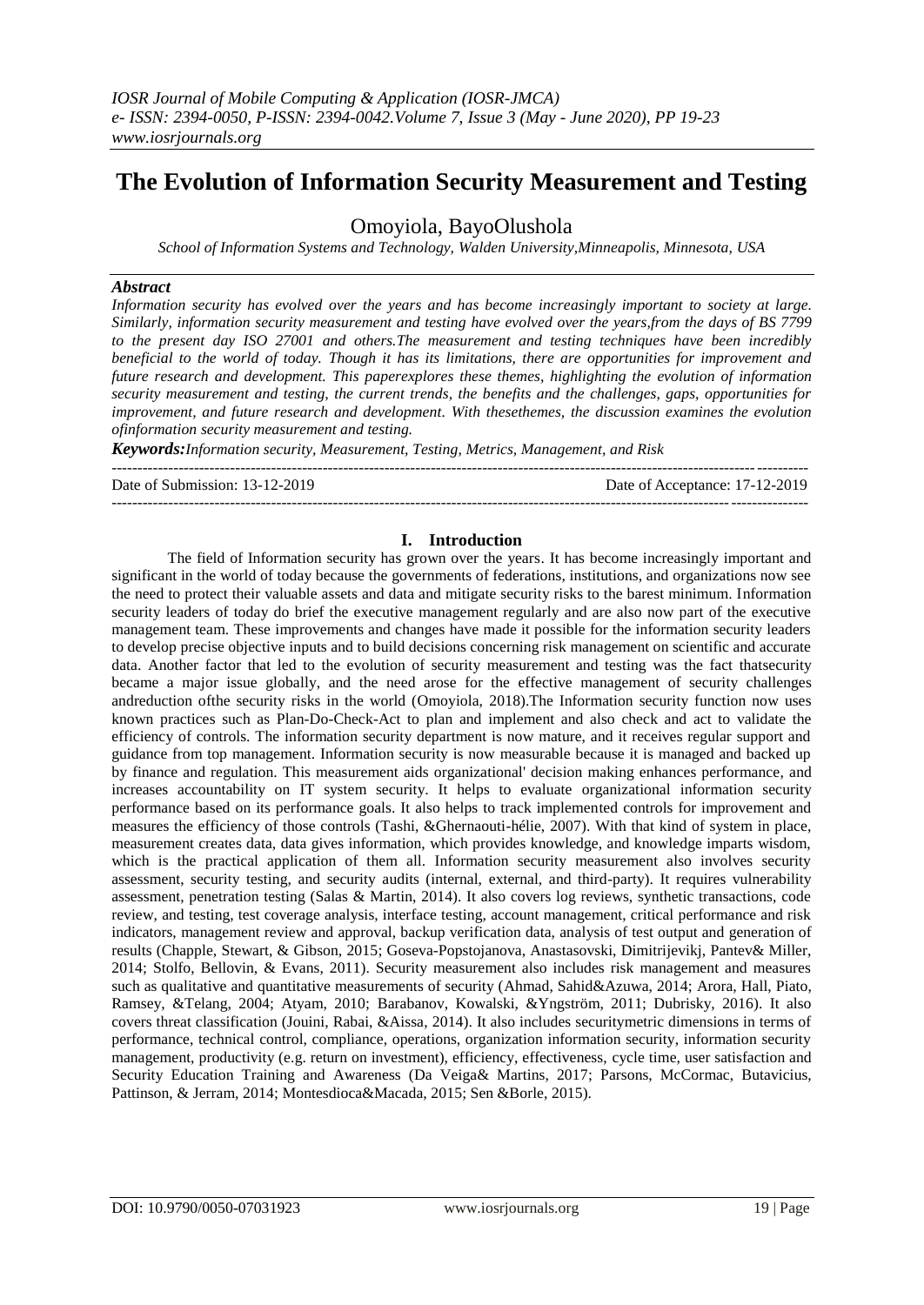# **II. Evolution Phases**

Information security measurement and testing have evolved over the years, and several standards and frameworks are now in existence. Several researchers have also published it. It all started with the old standards before the new ones got formed. Some of the old ones do not exist anymore, while the new ones remain. The discussion on the evolution of the frameworks and the research trends are below:

# **2.1 BS 7799 to ISO 17799 to ISO 27001, and BS 7799-2 to ISO 27002**

BS 7799, a standard on information security management systems, was published in 1995 by British Standard Group (BSI). It was later replaced by ISO 17799 after it got adopted by International Organization for Standardization (ISO) and International Electro-technical Committee (IEC) in year 200. Then it was later incorporated into the ISO 27001 framework Borabanov, Kowalski, &Yngström, 2011; ISO/IEC, 2005; Tashi, &Ghernaouti-hélie, 2007). There are other revised versions of BS 7799 because it got revised and updated several times after the ones adopted by ISO came out. BS 7799-2, which is part 2 of BS 7799-1, has also gotten replaced by ISO 27002, the Code of Practice for Information Security Controls (ISO, 2005).

# **2.2. NIST SP 800-80 to NIST SP-800-55, and NIST SP-800-26 to NIST SP-800-53**

NIST SP 800-80, a special publication and guide for developing Performance Metrics for Information Security got published in May 2006 (NIST, 2006). It got withdrawn on November 1, 2008. It was superseded by NIST SP 800-55 Rev 1, which is a unique publication on Performance Measurement Guide for Information Security, which got published in July 2008 (NIST, 2008). There have been other revised versions of NIST SP 800-55 because it has gotten revised and updated sometimes after that publication came out. NIST SP-800-26, a security self-assessment guide for the Information Technology system got published in November 2001. It got withdrawn in December 2007 (NIST, 2001). It was superseded by NIST SP 800-53A, which is a unique publication on security and privacy assessment, which got published in July 2008 (NIST, 2008). There have been other revised versions of NIST SP 800-53A because it got revised and updated sometimes after that publication came out (US Department of Commerce, 2013).

# **III. Trends of research on information security measurement**

Many researchers have conducted research studies on information security measures. As far back as 2003, Dan Geer, Andrew Jaquith, and Kevin Soo Hoo started by laying out a good foundation for people to understand security threats, risks, and cost and how to track progress by addressing them. Later in 2007, Gunnar Peterson and Elizabeth Nichols explained metrics that could measure the security impact that process changes in a particular life-cycle can have on the other phase. They worked on design-time metrics, runtime metrics, deployment time metrics, monitoring of systems availability, reliability and maintainability, and improvement in runtime measurement (Pfleeger, 2012). In 2008, Dan and Julie Ryan conducted a study on security and privacy and how non-effective risk measures could be replaced with helpful one; and measurement of the impact of investment in information security by monitoring of changes in an expected loss. In 2010, Ron Cunningham and Pfleeger released a report on nine compelling reasons why security measurement is hard. Later, David Evans, Steve Bellovin, and Sal Stolfo published an article with a warning for replacement of anecdote-driven security decision making with foundational science, systematic and generalized knowledge, developed universal principles for predictions, and a set of methodologies for testing hypotheses. The foundational science had to do with a measurement that is reliable (Pfleeger, 2012). George Cybenko and Carl Landwehr in 2012 conducted a study on why security progress needs to be measured. Cybenko explained that development in operational cybersecurity is hard to showcase. While Landwehr wrote on the need to improve sound measures of the state of cybersecurity at a national and international scale, and the need for the measurements to be conducted by an unbiased organization because of progress. They explained the mistakes of the past years and how the illegal use of game theory could be misleading. The authors also wrote on lessons learned from a gradual increase in risk perception and the oscillating nature of these data types (Pfleeger, 2012).

#### **IV. Current trends and framework**

The current trends and framework of security measurement and testing include but not limited to the Security Performance Measurement framework (NIST SP 800-55), Security and Privacy Assessment (NIST SP 800-53), Risk Management Framework (NIST SP 800-37). Risk Management Guide (NIST SP 800-30), Information Security Continuous Monitoring (NIST SP 800-137), Information Security Management System with PDCA (ISO 27001), Security audit, vulnerability assessment, measurement of SETA (security education training and awareness), Qualitative research and quantitative research such as technical analysis and testing of information systems, mathematical models or statistical computations of risks (E.g. risk analysis), survey, and Economic analysis of investment justification (e.g.Return on Investment analysis), and Security Content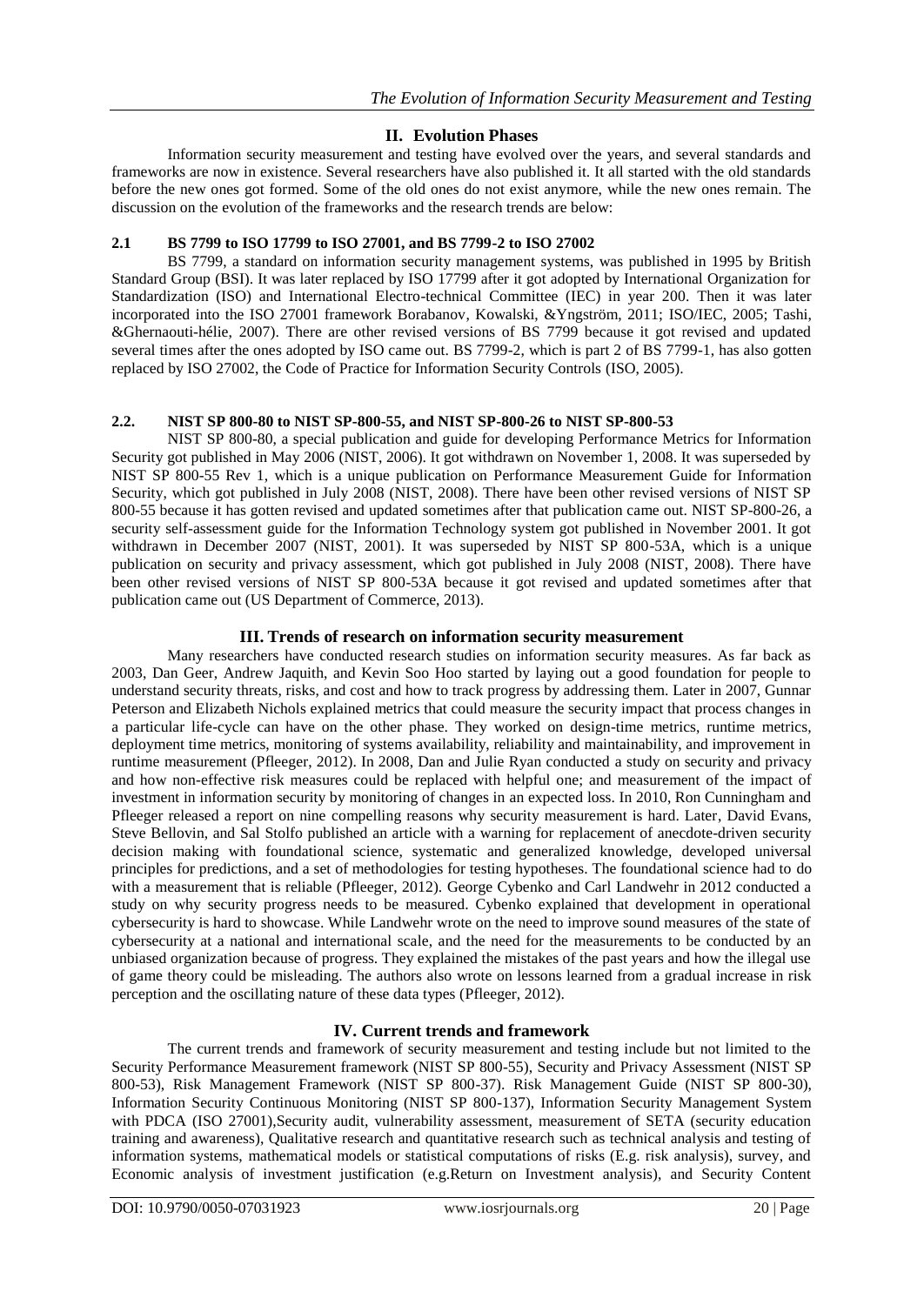Automation Protocol like CVSS, CVE, CWE, OVAL, OCIL, CABEC, CPE, CCE and XCCDF (Jansen, 2009; Montesino&Fenz, 2011). There are also frameworks like ITIL (Information Technology Infrastructure Library), OCTAVE (Operationally Critical Threat, Asset, and Vulnerability Evaluation), COBIT (Control Objectives for Information and Related Technology) are used for information security and related risk measurements. Another current trend is that NIST SP 800-53 is usually used with NIST SP 800-37 by organizations. Organizations combine security and privacy assessment with risk management to give a complete package. Combining multiple ISO 27000 standards can also create and maintain a holistic and more robust information security program and framework (Commiato, 2018).



**Fig. 1 - ISO 27001 with PDCA**



There are also security measurement models. These models include a balanced scorecard, PDCA model, and four disciplines model.

#### **5.1 Balanced Scorecard**

The balanced scorecard is used to measure performance. Hence it is used to measure information security. The information security (IS) metrics get classified according to the balanced scorecard taxonomy, which is Financial, Customer, Internal Business Process, and Learning and Growth (Jacquith, 2010). See the PowerPoint slide for the diagram. The COBIT by ISACA supports the balanced scorecard. Microsoft also supports it (Barabanov et al., 2011). The balanced scorecard enhances planning and management with its planning and management system that aligns organizational strategy with its operations, and to drive the reporting and measurement of performance against strategic goals and objectives. It gets used for high-level classification and examination and a means of communication of results (Barabanov et al., 2011; Microsoft, 2007). A balanced scorecard can be used to measure the performance of security programs such as security education training and awareness, access control, vulnerability assessment, compliance, and business continuity (Microsoft, 2007).

# **5.2 PDCA model**

The PCDA model with Plan, Do, Check, and Act phases,is incorporated into the ISO 270001 standard. See Figure 1 above. At the Plan phase, the objectives and controls get selected, and the information security policy and objectives get established for the management of risk and improvement of the level of risk exposure (Barabanav et al., 2011; Pelaez, 2010). At the do phase, the security controls get implemented for the ISMS in line with the laid down policies and objectives. How to measure security controls are also defined. At the Check phase, process control and performance are check and measured against a set of guidelines (Barabanav et al., 2011; Pelaez, 2010). At the Act phase, preventive and corrective actions are taken based on verification results for the implementation of the continuous improvement of the ISMS. Improvements do get implemented at this phase (Barabanav et al., 2011; Pelaez, 2010).

# **5,3. Four disciplines model**

Apart from the Balance scorecard and the PDCA, there is also the four disciplines model which comprises of Vulnerability management, Identity management, Trust management, and Threat management. At the Vulnerability management phase, the systems get hardened; the firewalls get configured, and the patch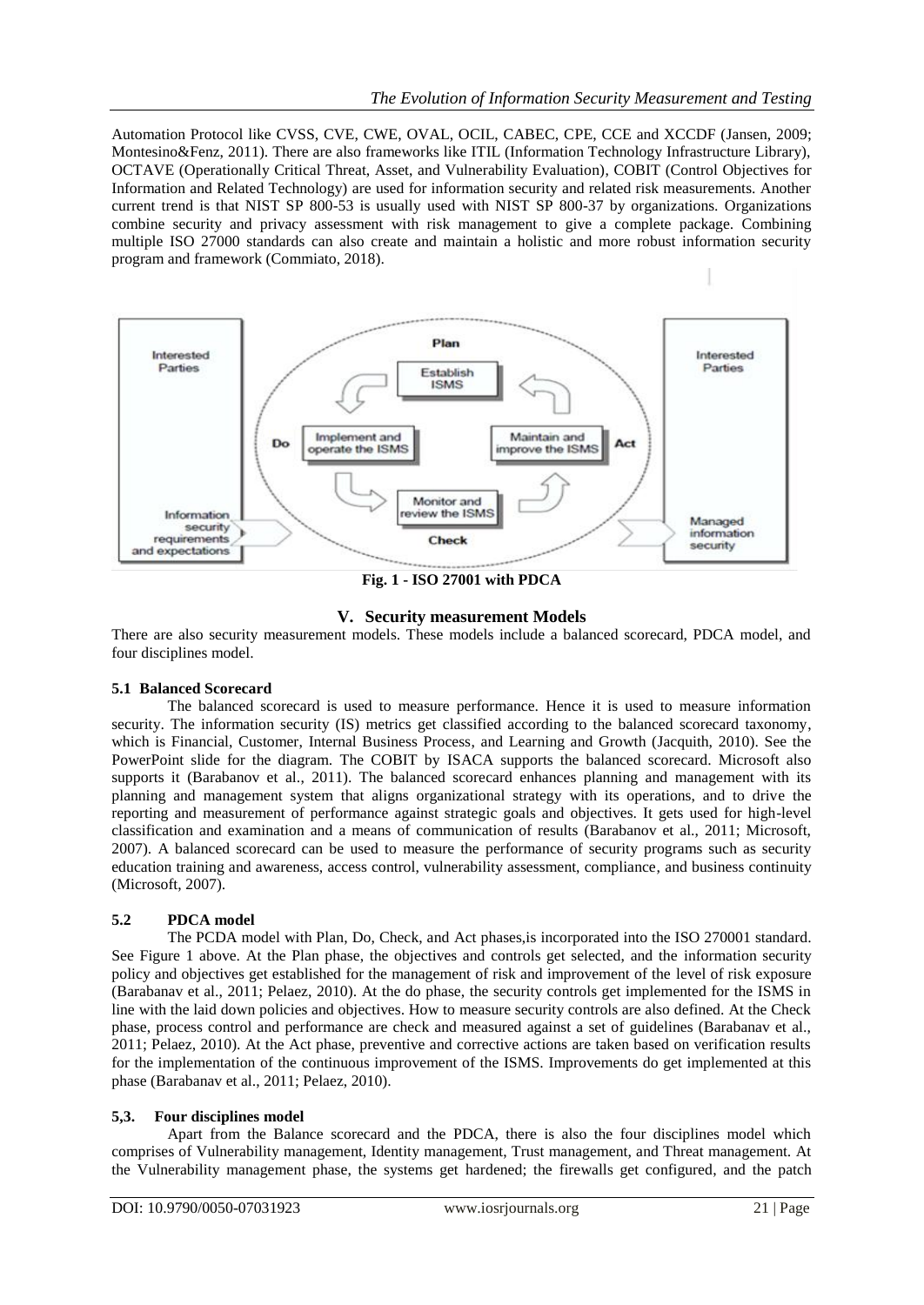management and vulnerabilities get identified. At the Identity management phase, the users get managed; there are provisions and management of account, and there are authentication and authorization of access, and sessions get validated at this point. At the Trust management phase, the security policies and processes get designed; the procedures are created and modified here, and the controls are also designed and implemented at this phase. At the Threat management phase, events and activities get monitored; a forensic audit gets conducted, and incidents are corrected and managed at this phase (Lindstrom, 2004).

# **VI. Benefits and Social implications**

Information security measurement and testing have several advantages and social consequences.See Figure 2 below.It helps inthe evaluation of information security performance; and for tracking of implemented controls for improvement (Pelaez, 2010; You, Cho, & Lee, 2016). Italso helps to measure the efficiency of controls; also helps in improving accountability to stakeholders; ensuring an appropriate level of support; demonstration of compliance with regulations; enhancing Intelligent and proactive risk management; facilitating decision making, gives competitive advantage, making a business impact; aligning with business goals; and promoting accountability through collection, analysis, and reporting of relevant performance data (Barabanav et al., 2011; Commiato, 2018; Goode, Levy, Hovav & Smith, 2018).



**Fig. 2 -** Benefits of a security Metric

# **VII. Limitations and future research**

There are limiting challenges, such as the need for more advanced statistical techniques (Pfleeger, 2012). Another is the need for a more advanced risk-based Information Security measurement framework (Arora, Hall, Piato, Ramsey, &Telang, 2004). Other limitations may include time, cost, insufficient top management buy-in, inadequate change management, and when there is a lack of continuous improvement (Commiato, 2018). There is also the human aspect that requires security awareness solutions because the evolution of security technology, its usage, measurement, and testing, alsohas direct overlap with the human side of information security (Furnell& Clarke, 2012). The possibilities and future research include the fact that the measure can get applied to the infrastructure of nations (Grohmann, 2018). Future studies also include research on attack surface and attack graph-based metrics, translation of lower-layer parameters into higherlayer ones, appropriateness of specific data formats, units, and types of measure for particular targets of measurement, alignment of security controls with objectives, capabilities, and the environment (Commiato, 2018).).